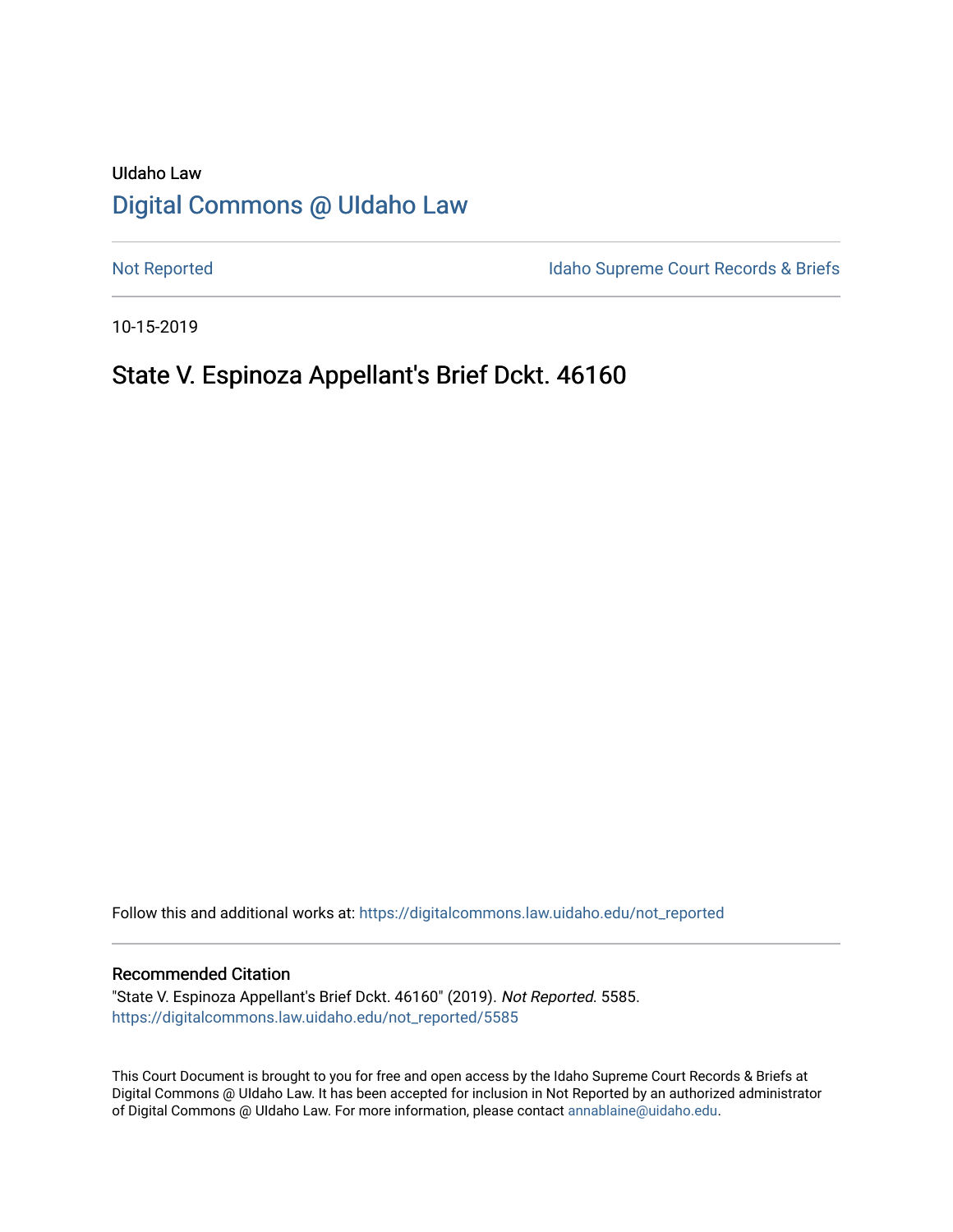Electronically Filed 10/15/2019 12:10 PM Idaho Supreme Court Karel Lehrman, Clerk of the Court By: Brad Thies, Deputy Clerk

### **IN THE SUPREME COURT OF THE STATE OF IDAHO**

**STATE OF IDAHO, )**

**Plaintiff-Respondent, )**

**DAMEAN DEAN ESPINOZA, ) APPELLANT'S BRIEF**

**Defendant-Appellant. )**

**) NOS. 46160-2018 & 46161-2018**

**) KOOTENAI COUNTY NOS. v. ) CR-2018-1037 & CR-2018-1195**

### **BRIEF OF APPELLANT** \_\_\_\_\_\_\_\_\_\_\_\_\_\_\_\_\_\_\_\_\_\_\_\_

\_\_\_\_\_\_\_\_\_\_\_\_\_\_\_\_\_\_\_\_\_\_\_\_

**)**

**)**

**)**

### **APPEAL FROM THE DISTRICT COURT OF THE FIRST JUDICIAL DISTRICT OF THE STATE OF IDAHO, IN AND FOR THE COUNTY OF KOOTENAI**

\_\_\_\_\_\_\_\_\_\_\_\_\_\_\_\_\_\_\_\_\_\_\_\_

**HONORABLE JOHN T. MITCHELL District Judge**

\_\_\_\_\_\_\_\_\_\_\_\_\_\_\_\_\_\_\_\_\_\_\_\_

**ERIC D. FREDERICKSEN KENNETH K. JORGENSEN State Appellate Public Defender Deputy Attorney General I.S.B. #6555 Criminal Law Division**

**JENNY C. SWINFORD Boise, Idaho 83720-0010 Deputy State Appellate Public Defender (208) 334-4534 I.S.B. #9263 322 E. Front Street, Suite 570 Boise, Idaho 83702 Phone: (208) 334-2712 Fax: (208) 334-2985 E-mail: documents@sapd.state.id.us**

**ATTORNEYS FOR ATTORNEY FOR DEFENDANT-APPELLANT PLAINTIFF-RESPONDENT**

**P.O. Box 83720**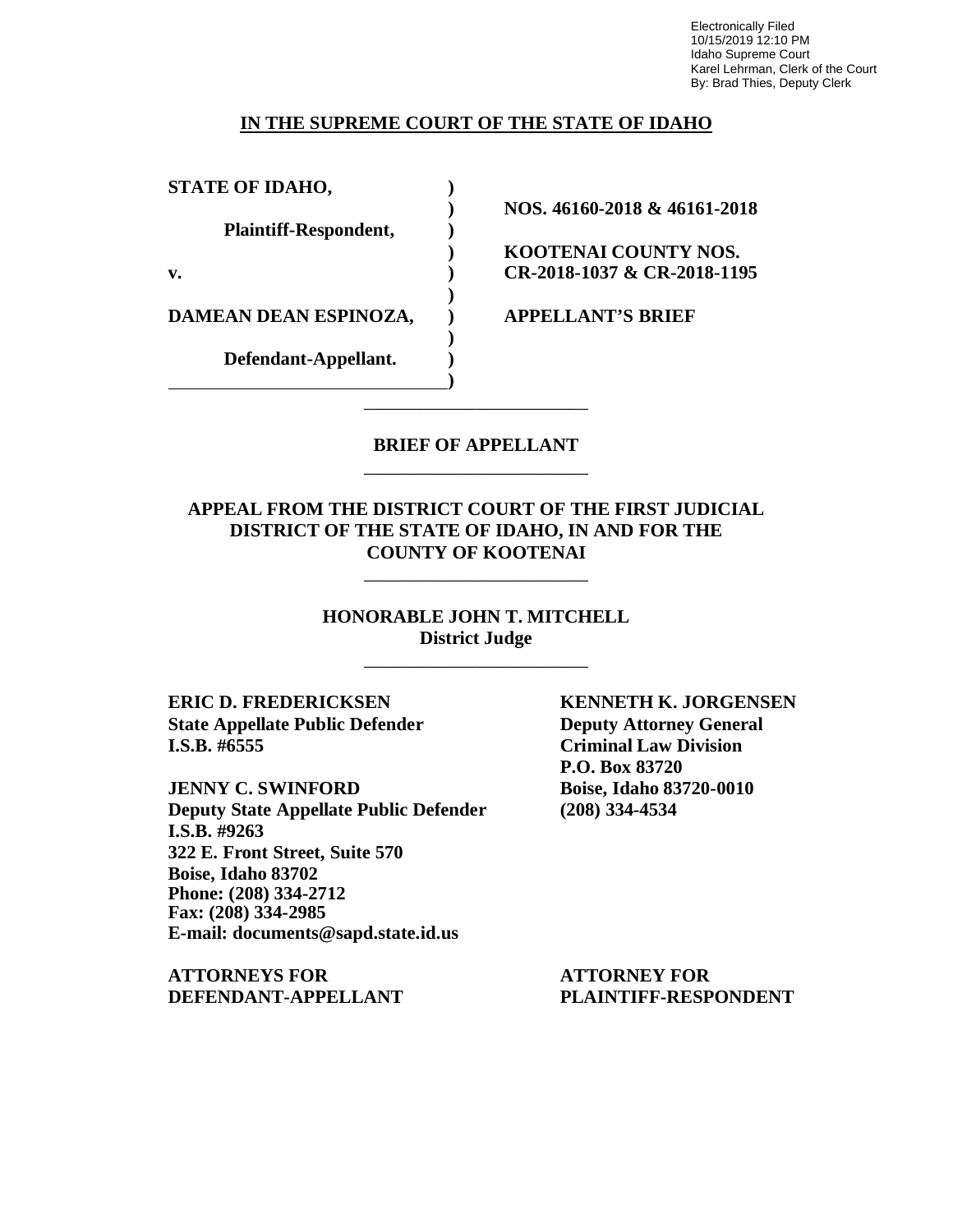# **TABLE OF CONTENTS**

# PAGE

|    | Statement of the Facts and                                                                                                           |
|----|--------------------------------------------------------------------------------------------------------------------------------------|
|    |                                                                                                                                      |
|    |                                                                                                                                      |
| I. | The District Court Erred By Denying Mr. Espinoza's Motion To<br>Suppress Evidence Obtained From His Warrantless Arrest For           |
|    |                                                                                                                                      |
|    |                                                                                                                                      |
|    | C. Officer Johnson's Warrantless Arrest Of Mr. Espinoza For A<br>Completed Misdemeanor Violated Mr. Espinoza's Idaho                 |
|    | D. Idaho's Exclusionary Rules Requires Suppression Of All Evidence<br>Obtained By Officer Johnson And Detective Williamson Following |
|    |                                                                                                                                      |
|    |                                                                                                                                      |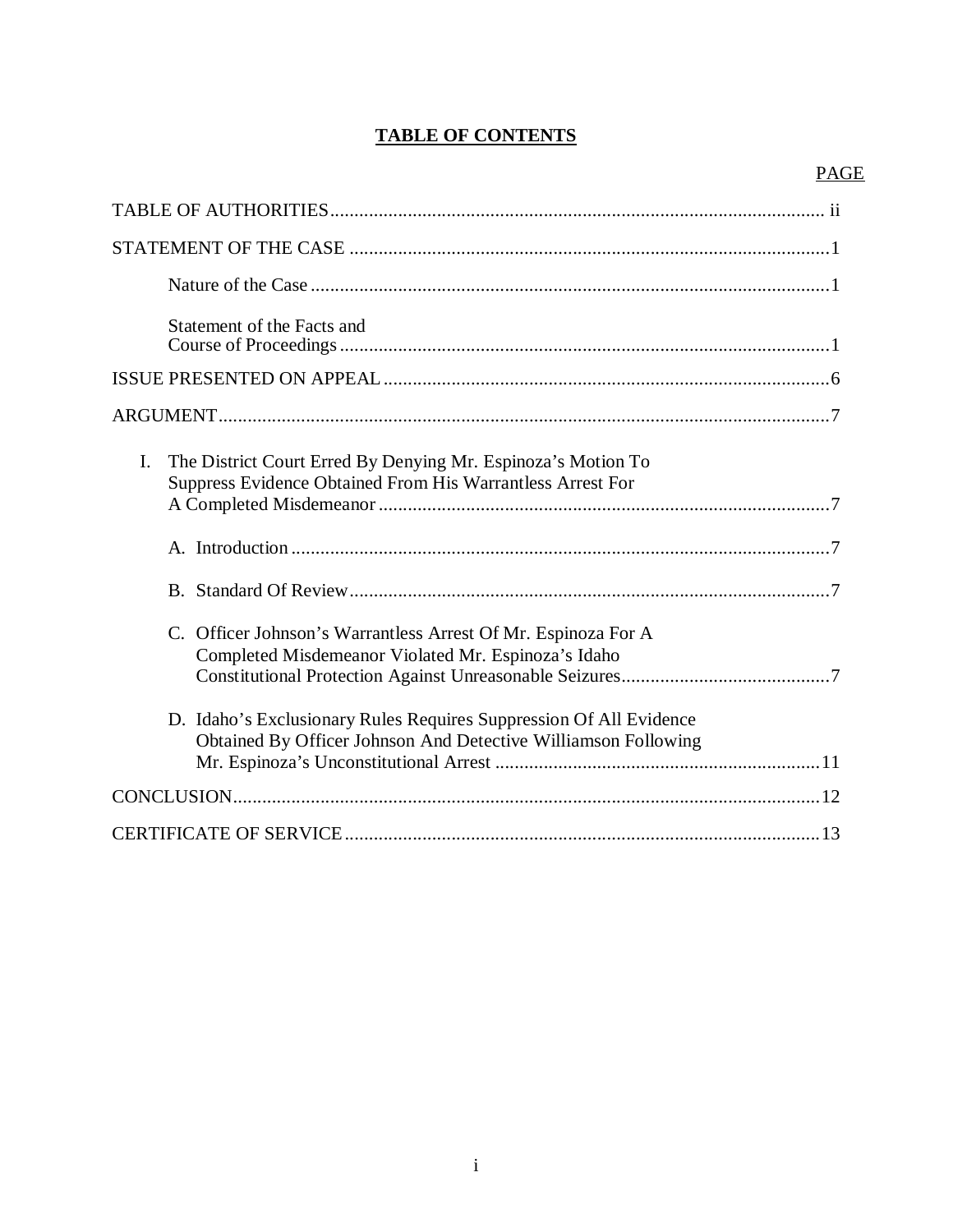# **TABLE OF AUTHORITIES**

# Cases

| State v. Espinoza, Nos. 46160-2018 & 46161-2018, Order Denying Stipulated Motion (Sept. 9, |  |
|--------------------------------------------------------------------------------------------|--|
|                                                                                            |  |
| State v. Espinoza, Nos. 46160-2018 & 46161-2018, Order Granting Motion to Suspend the      |  |
|                                                                                            |  |
| State v. Espinoza, Nos. 46160-2018 & 46161-2018, Order to Consolidate Appeals for All      |  |
|                                                                                            |  |
|                                                                                            |  |
|                                                                                            |  |
|                                                                                            |  |
|                                                                                            |  |
|                                                                                            |  |
|                                                                                            |  |
|                                                                                            |  |

# **Statutes**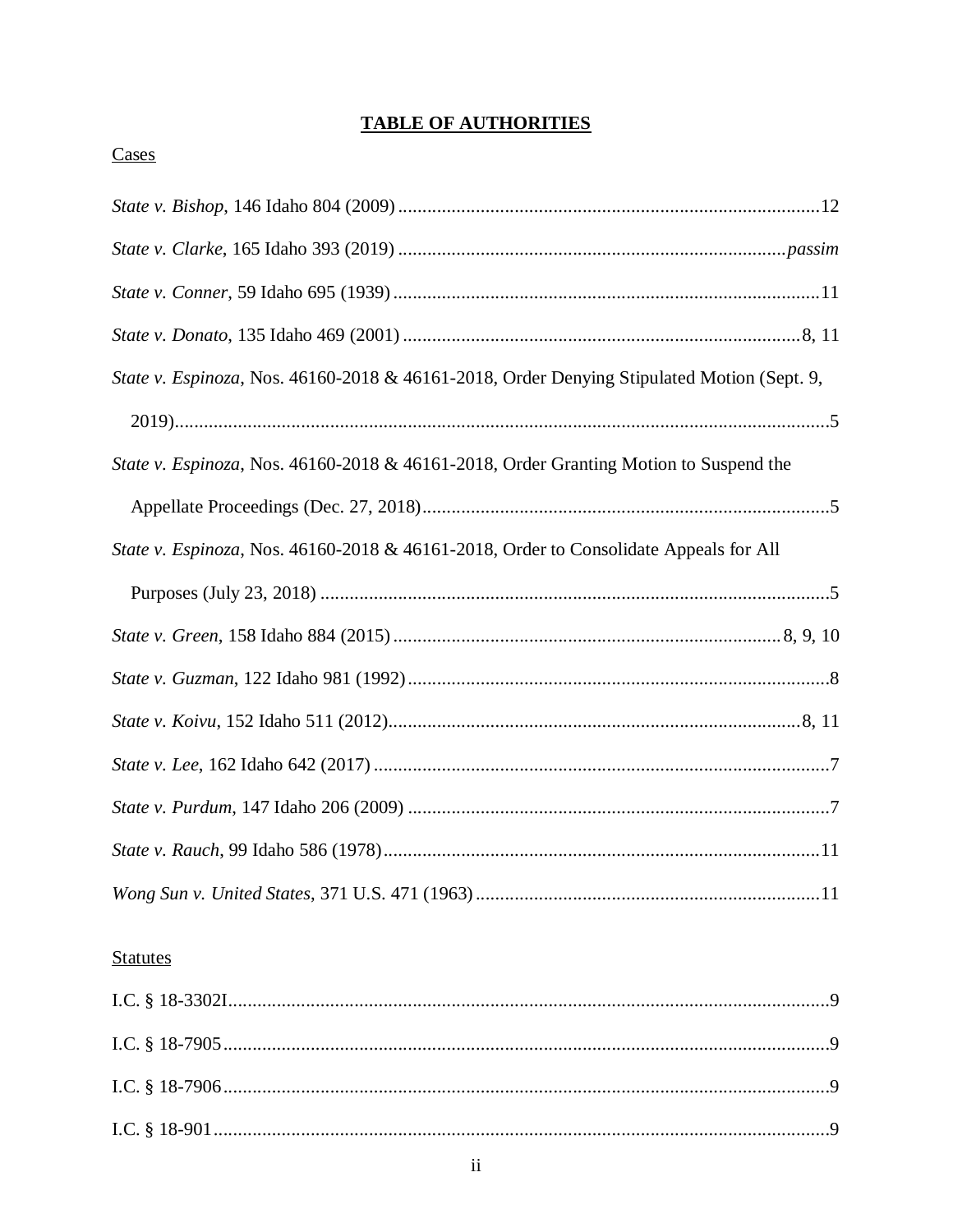# **Constitutional Provisions**

|--|--|--|--|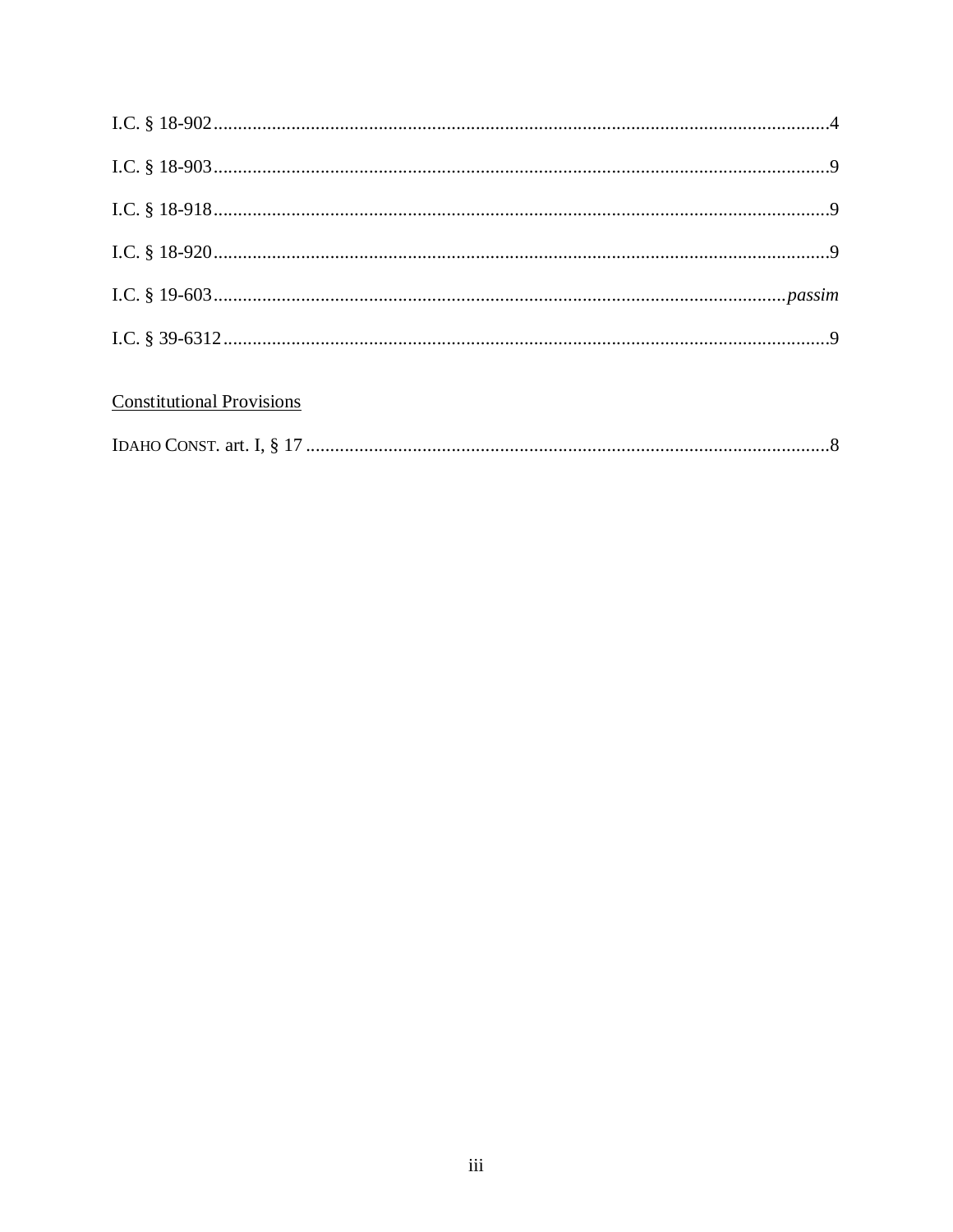#### STATEMENT OF THE CASE

#### Nature of the Case

Damean D. Espinoza challenges the district court's denial of his motion to suppress evidence following his warrantless arrest for a misdemeanor committed outside the police officer's presence. He argues this Court's decision in *State v. Clarke*, 165 Idaho 393, 446 P.3d 451 (2019), requires suppression because *Clarke* held a warrantless arrest for a misdemeanor committed outside the officer's presence violates Article 1, Section 17 of the Idaho Constitution. Due to the unconstitutional arrest, Mr. Espinoza submits the district court should have granted his motion and suppressed the evidence found during two searches arising from his arrest.

#### Statement of Facts and Course of Proceedings

On August 17, 2017, a man reported that Mr. Espinoza chased him and threatened to kill him for stealing money. (No. 46[1](#page-5-0)60 R., pp.64–65.) The man ran away from Mr. Espinoza, locked himself in a gas station bathroom, and called 911. (No. 46160 R., pp.64–65.) Officers Johnson and Koontz responded to the gas station. (No. 46160 R., p.64.) Neither officer observed the alleged assault. (No. 46160 R., p.64.) After interviewing the man and Mr. Espinoza, Officer Johnson arrested Mr. Espinoza for misdemeanor assault. (No. 46160 R., p.65; *see also* Tr. Vol.  $II,^2$  $II,^2$  p.8, Ls.12–25.) Officer Johnson searched Mr. Espinoza and found heroin. (No. 46160)

<span id="page-5-0"></span><sup>&</sup>lt;sup>1</sup> There are two clerk's records on appeal. Each record will be cited with reference to the Supreme Court docket number.

<span id="page-5-1"></span> $2$  There are three transcripts cited on appeal. The first, cited as Volume I, contains the transcript of the preliminary hearing, held on February 1, 2018. This electronic document is titled, "Appeal Volume 1 Transcript EXH.pdf," and it contains other documents as well as this transcript. The transcript begins on page eight and ends of page twenty-three of the electronic document, but citations here will refer to the transcript's internal pagination. The second transcript, cited as Volume II, contains the motion to suppress hearing, held on April 25, 2018. This transcript is contained in its own electronic document titled, "46160.PDF." The third transcript, cited as Volume III, contains the change of plea and sentencing hearing, held on May 16, 2018. This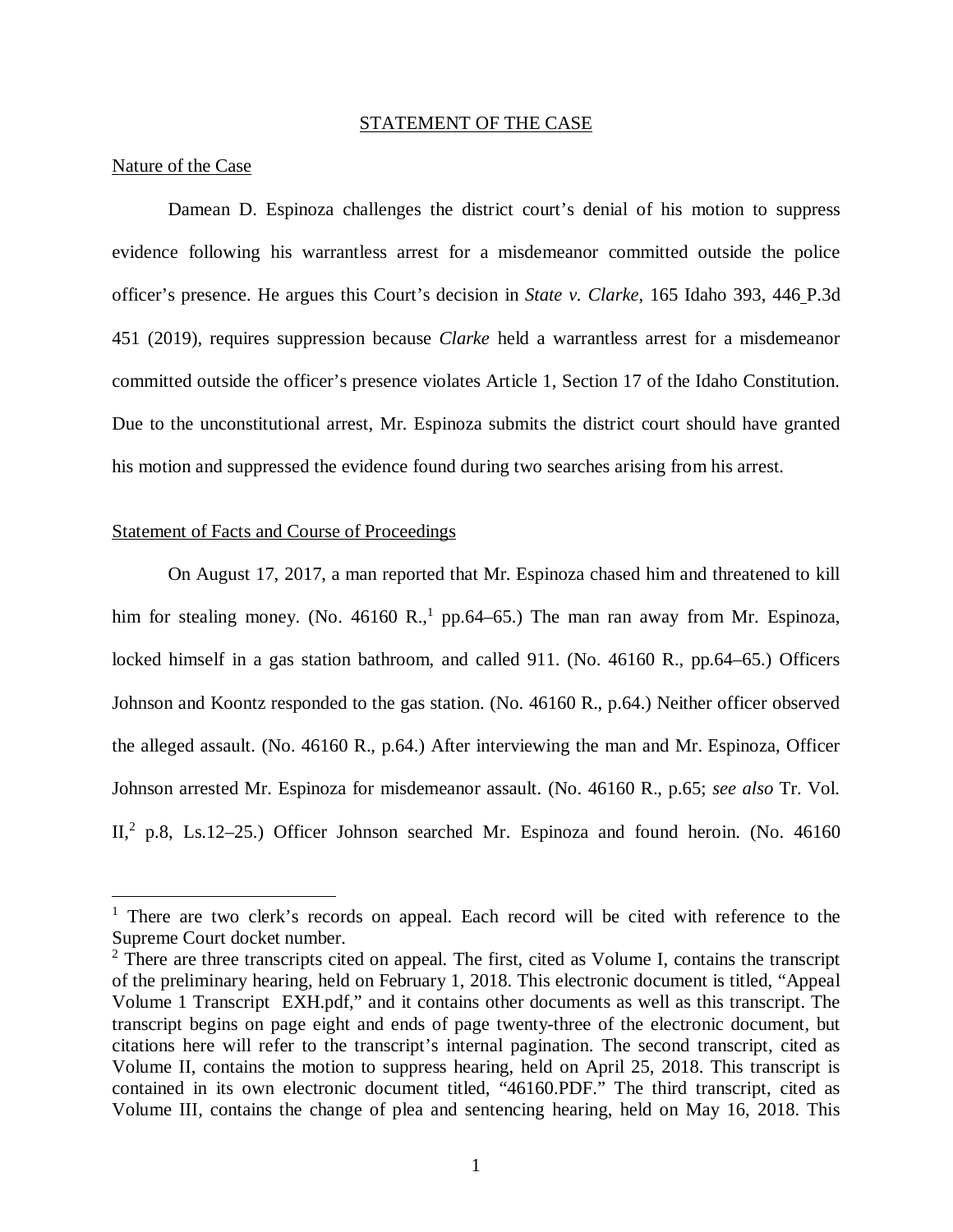R., p.65.) Officer Johnson did not charge Mr. Espinoza with possession of a controlled substance at this time. (No. 46160 R., p.65.)

About five months later, on January 19, 2018, Detective Williamson got an arrest warrant for Mr. Espinoza for possession of a controlled substance with intent to deliver. (No. 46160 R., p.65.) The heroin found by Officer Johnson during the August 17 search incident to arrest provided probable cause for Detective Williamson's arrest warrant. (No. 46160 R., p.65; Tr. Vol. I, p.45, Ls.2–22.) Detective Williamson stopped Mr. Espinoza as he was driving, arrested him, and searched him and the car. (No. 46160 R., p.65; Tr. Vol. I, p.32, L.22–p.33, L.2, p.37, L.2– p.38, L.12.) Detective Williamson found more heroin and other contraband on Mr. Espinoza and in the car. (No. 46160 R., p.65; *see also* Tr. Vol. I, p.34, L.21–p.35, L.6.)

The same day as this second arrest, the State filed a Criminal Complaint alleging Mr. Espinoza committed the crime of possession of a controlled substance with intent to deliver for the heroin found by Officer Johnson on August 17. (No. 46160 R., pp.21–22.) Three days later, on January 22, the State filed a Criminal Complaint alleging Mr. Espinoza committed the crime of trafficking in heroin for the heroin found by Detective Williamson on January 19. (No. 46161 R., pp.11–12.) The magistrate consolidated the cases. (No. 46160 R., pp.24–25; No. 46160 R., p.23) After a preliminary hearing, the magistrate found probable cause for the offenses and bound Mr. Espinoza over to district court. (*See* Tr. Vol. I, p.28, Ls.16–24, p.48, L.12–p.49, L.9; No. 46160 R., p.[3](#page-6-0)2; Aug. R., p.1.<sup>3</sup>) The State filed an Information charging Mr. Espinoza with possession of a controlled substance with the intent to deliver in one case and trafficking in

transcript is also contained in its own electronic document titled, "Docket #46106; 46161- Damean Espinoza-5-16-18-COP.PDF."

<span id="page-6-0"></span><sup>&</sup>lt;sup>3</sup> The magistrate's orders binding Mr. Espinoza over to district court incorrectly state that he waived a preliminary hearing. (No. 46160 R., p.32; Aug. R., p.1.)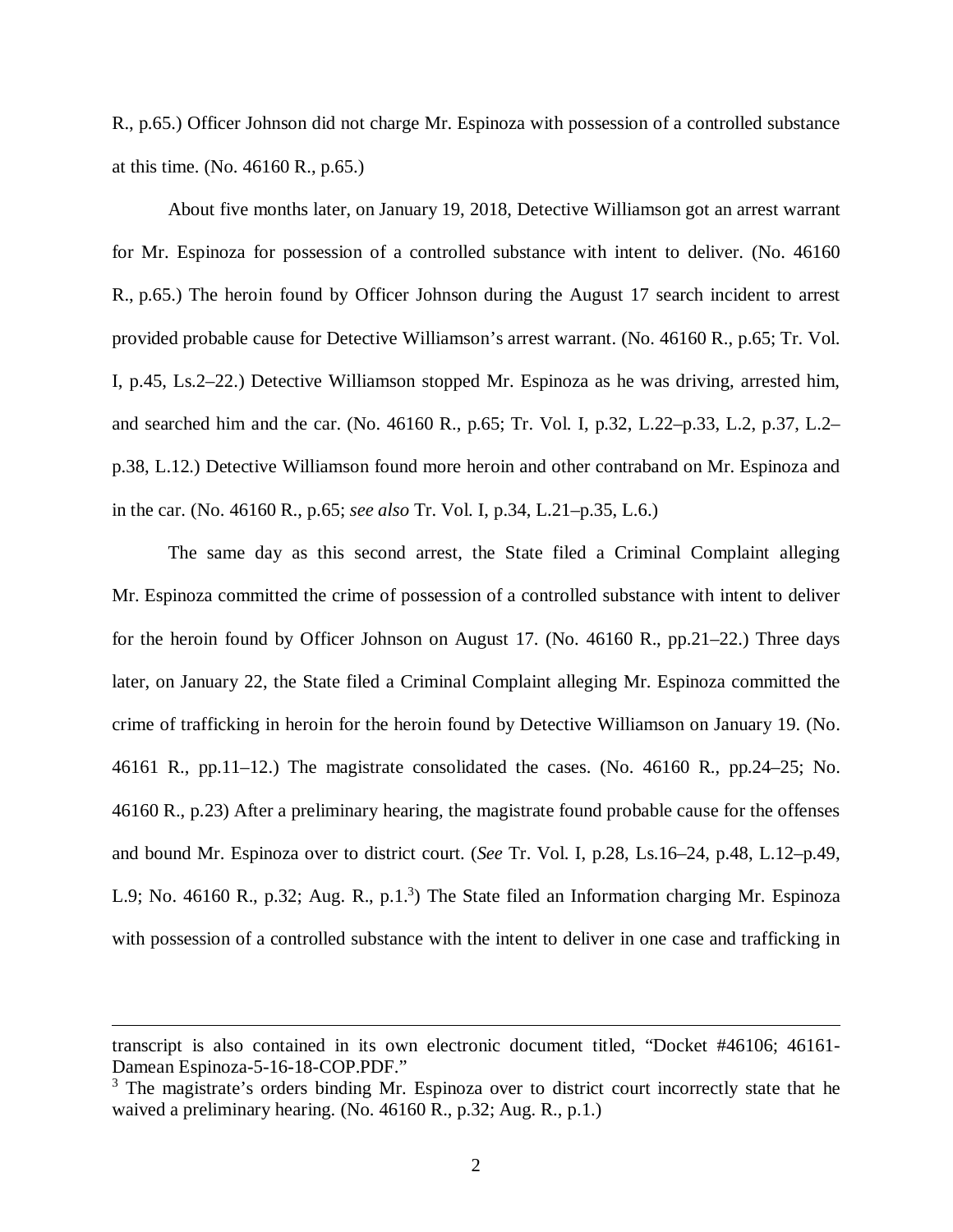heroin, along with two misdemeanors, in another case. (No. 46160 R., pp.40–41; No. 46161 R., pp.25–26.)

Mr. Espinoza filed a motion to suppress in both cases. (No. 46160 R., pp.35–36; Aug. R., pp.2–3.) He argued the evidence must be suppressed because his arrest was in violation of Article 1, Section 17 of the Idaho Constitution. (No. 46160 R., pp.35–36.) In a memorandum in support, Mr. Espinoza asserted Officer Johnson arrested him in violation of Article 1, Section 17 because Officer Johnson arrested him for a misdemeanor assault committed outside the officer's presence (also known as a completed misdemeanor<sup>[4](#page-7-0)</sup>). (No. 46160 R., pp.48–52.) He further argued Detective Williamson's basis for the arrest warrant was the information obtained from his unconstitutional arrest. (No. 46160 R., pp.52–53.) Due to the unconstitutional arrest, Mr. Espinoza maintained all evidence obtained after his arrest must be suppressed. (No. 46160 R., p.53.)

The State filed a memorandum in opposition.<sup>[5](#page-7-1)</sup> (No. 46160 R., pp.58–63.) The State argued Officer Johnson had probable cause to arrest Mr. Espinoza for the misdemeanor assault. (No. 46160 R., pp.60–61.) The State also argued Officer Johnson lawfully arrested Mr. Espinoza pursuant to I.C. § 19-603(6). (No. 46160 R., p.62.)

In late April 2018, the district court held a hearing on Mr. Espinoza's motion. (*See generally* Tr. Vol. II, p.3, L.3–p.35, L.24.) Officer Johnson testified, and the district court took judicial notice of the preliminary hearing transcript. (Tr. Vol. II, p.4, L.13–p.26, L.10.) After argument by the parties, the district court stated it had recently denied a motion to suppress in

<span id="page-7-0"></span><sup>&</sup>lt;sup>4</sup> A completed misdemeanor has also been described as "is one which is no longer in progress when the officer arrives on the scene." *Clarke*, 446 P.3d at 454 n.6.

<span id="page-7-1"></span><sup>&</sup>lt;sup>5</sup> The State filed its memorandum before the hearing on Mr. Espinoza's suppression motion, but the conform copy was delayed due to the implementation of e-filing. (Tr. Vol. II, p.27, L.18– p.28, L.24.)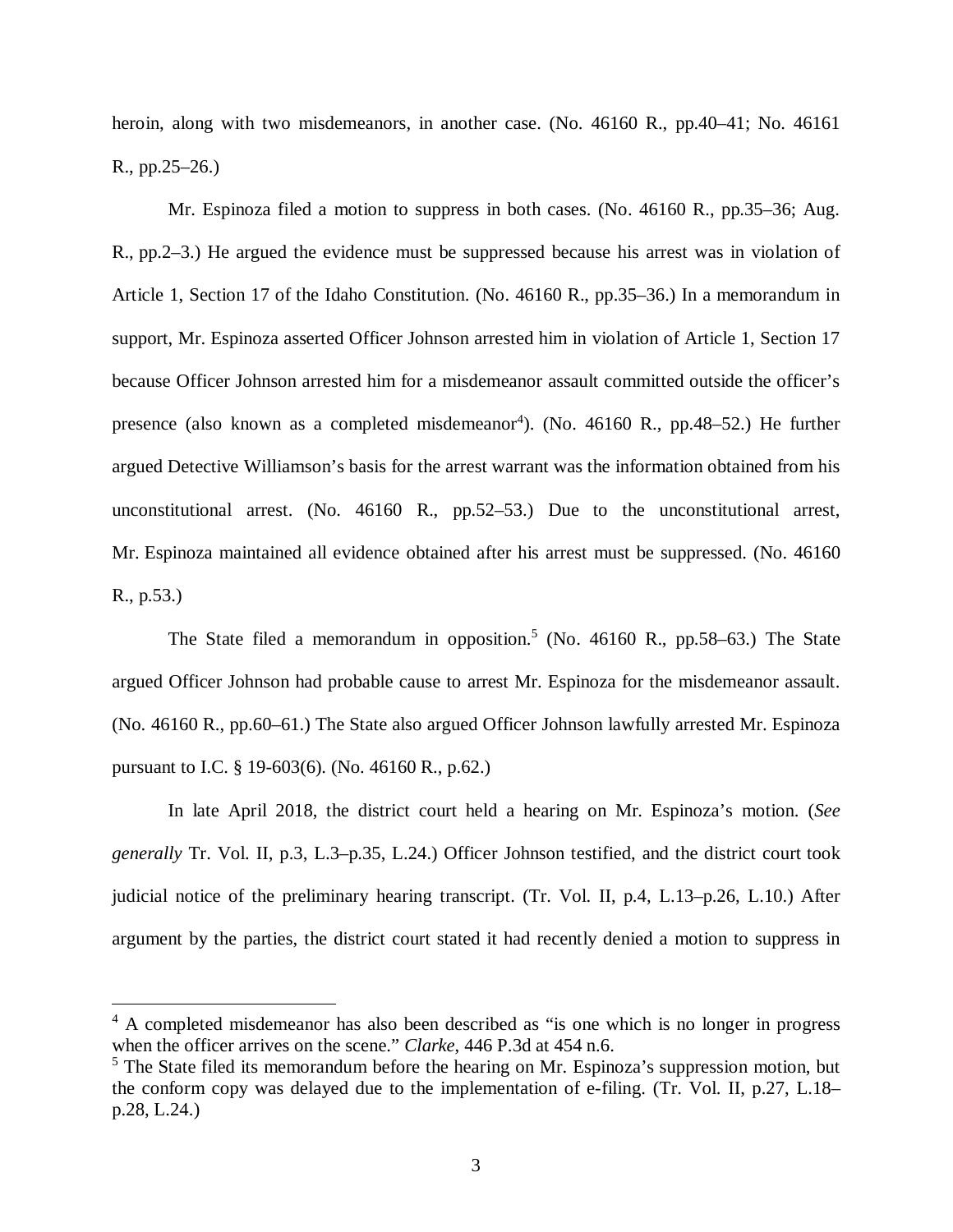*Clarke*, 165 Idaho 393 (Kootenai County No. CR-2016-14857), that presented a issue argument, and it would deny this motion for the same reasons. (Tr. Vol. II, p.35, Ls.2–12.) The district court noted its decision in *Clarke* was currently on appeal. (Tr. Vol. II, p.35, Ls.5–6.) The district court also informed the parties that it would issue a written decision. (Tr. Vol. II, p.35, Ls.11–

12.)

A few days later, the district court issued a memorandum decision and order denying Mr. Espinoza's motion. (No. 46160 R., pp.64–75.) First, the district court reviewed its decision in *Clarke* and took judicial notice of the record, including the motion to suppress hearing. (No. 46160 R., pp.67–68.) The district court then rejected Mr. Espinoza's argument that Officer Johnson's arrest for a completed misdemeanor was unconstitutional. (No. 46160 R., pp.68–72.) The district court determined Officer Johnson's arrest was reasonable under the Idaho Constitution. (No. 46160 R., pp.68–72.) In addition, the district court reasoned:

The fact remains that this was a misdemeanor not committed in the officer's presence, but the time period from the event to police being on scene and encountering and arresting [Mr. Espinoza] was very short. This is important, as mentioned above, Idaho Code § 19-603(6) provides a peace officer an arrest without a warrant, "When upon immediate response to a report of a commission of a crime there is probable cause to believe, that the person arrested has committed a violation of section 18-902 (assault) . . . " The Court makes the finding that Officer Johnson and Officer Koontz an immediate response to the report of a commission of a crime, and that they had probable cause to believe had committed an assault.

(No. 46160 R., p.73.) In short, the district court held the arrest complied with I.C. § 19-603(6). The district court also ruled Officer Johnson had probable cause for the arrest. (No. 46160 R., pp.73–74.) Lastly, the district court agreed "the basis for the arrest warrant was the evidence discovered as a result of a search incident to" Mr. Espinoza's arrest on August 17. (No. 46160 R., pp.74–75.) "However," because the district court held the arrest "was lawful, it follows that any evidence collected as a result of that warrantless arrest was properly seized." (No. 46160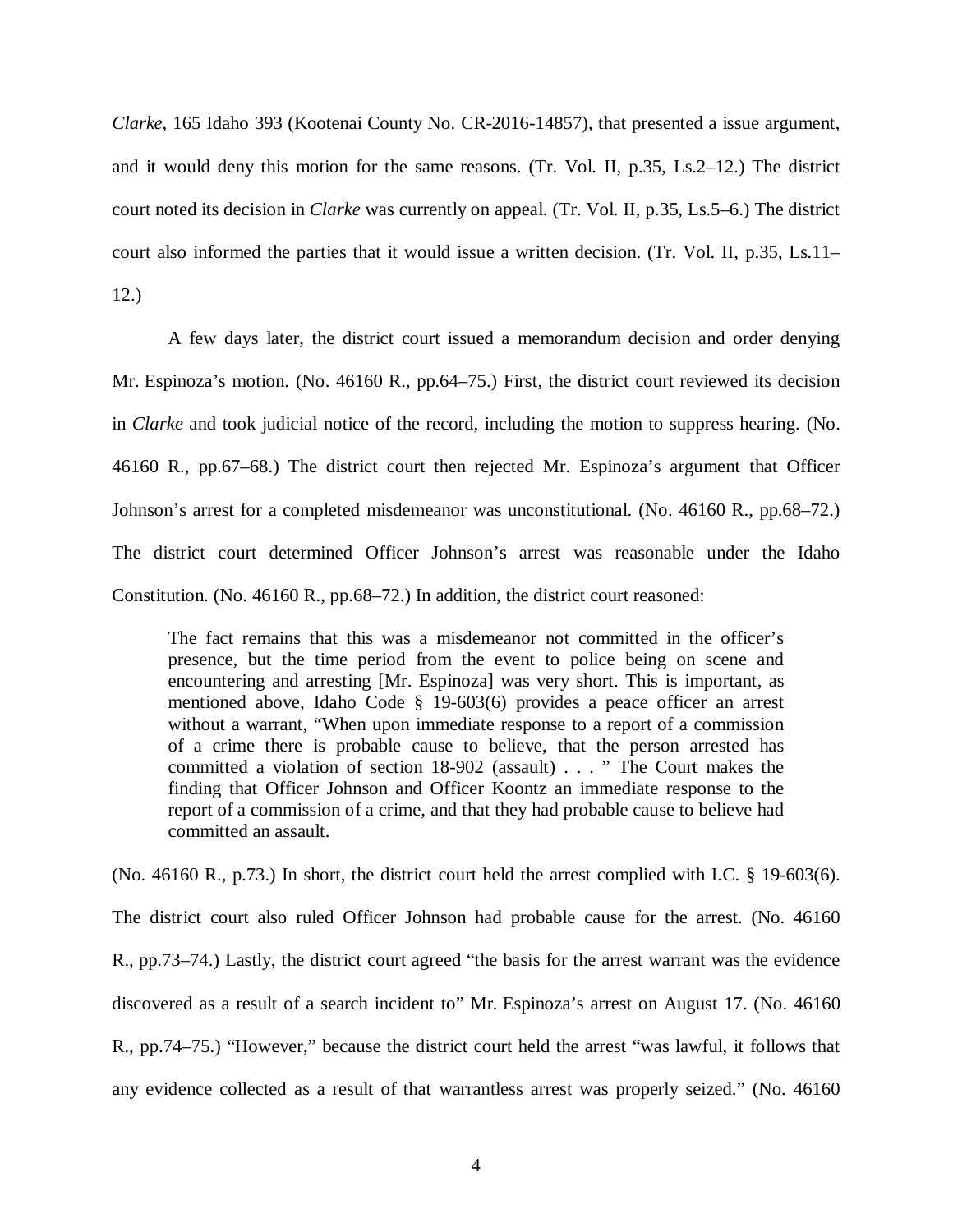R., p.75 (footnote omitted).) For these reasons, the district court denied Mr. Espinoza's motion. (No. 46160 R., p.75.)

In May 2018, the district court held a joint entry of plea and sentencing hearing for both cases. (No. 46160 R., pp.76–78.) Pursuant to a plea agreement, Mr. Espinoza pled guilty to possession of a controlled substance with the intent to deliver and an amended charge of possession of a controlled substance (amended down from trafficking in heroin). (No. 46160 R., p.79; No. 46161 R., pp.30–31; Tr. Vol. III, p.2, Ls.6–13, p.14, Ls.3–17.) The State agreed to dismissal of the two misdemeanors. (No. 46160 R., p.79; No. 46161 R., pp.33–34; Tr. Vol. III, p.13, Ls.9–10.) Mr. Espinoza reserved his right to appeal the district court's denial of his motion to suppress. (Tr. Vol. III, p.13, Ls.20–21; No. 46160 R., p.79.) The district court imposed concurrent sentences of six years, with three years fixed, for each offense. (Tr. Vol. III, p.30, Ls.14–20, p.31, Ls.9–14; No. 46160 R., pp.80–82.)

In both cases, Mr. Espinoza timely appealed from the district court's judgment of conviction.[6](#page-9-0) (No. 46160 R., pp.83–85; Aug. R., pp.4–6.)

<span id="page-9-0"></span><sup>&</sup>lt;sup>6</sup> This Court consolidated the cases on appeal and later, on Mr. Espinoza's motion, suspended the appeal pending its decision in *Clarke*. *State v. Espinoza*, Nos. 46160-2018 & 46161-2018, Order to Consolidate Appeals for All Purposes (July 23, 2018); *State v. Espinoza*, Nos. 46160-2018 & 46161-2018, Order Granting Motion to Suspend the Appellate Proceedings (Dec. 27, 2018). After this Court's decision in *Clarke*, this Court denied Mr. Espinoza's stipulated motion to vacate the judgment of conviction, reverse the district court's order on his motion to suppress, and remand these cases. *State v. Espinoza*, Nos. 46160-2018 & 46161-2018, Order Denying Stipulated Motion (Sept. 9, 2019).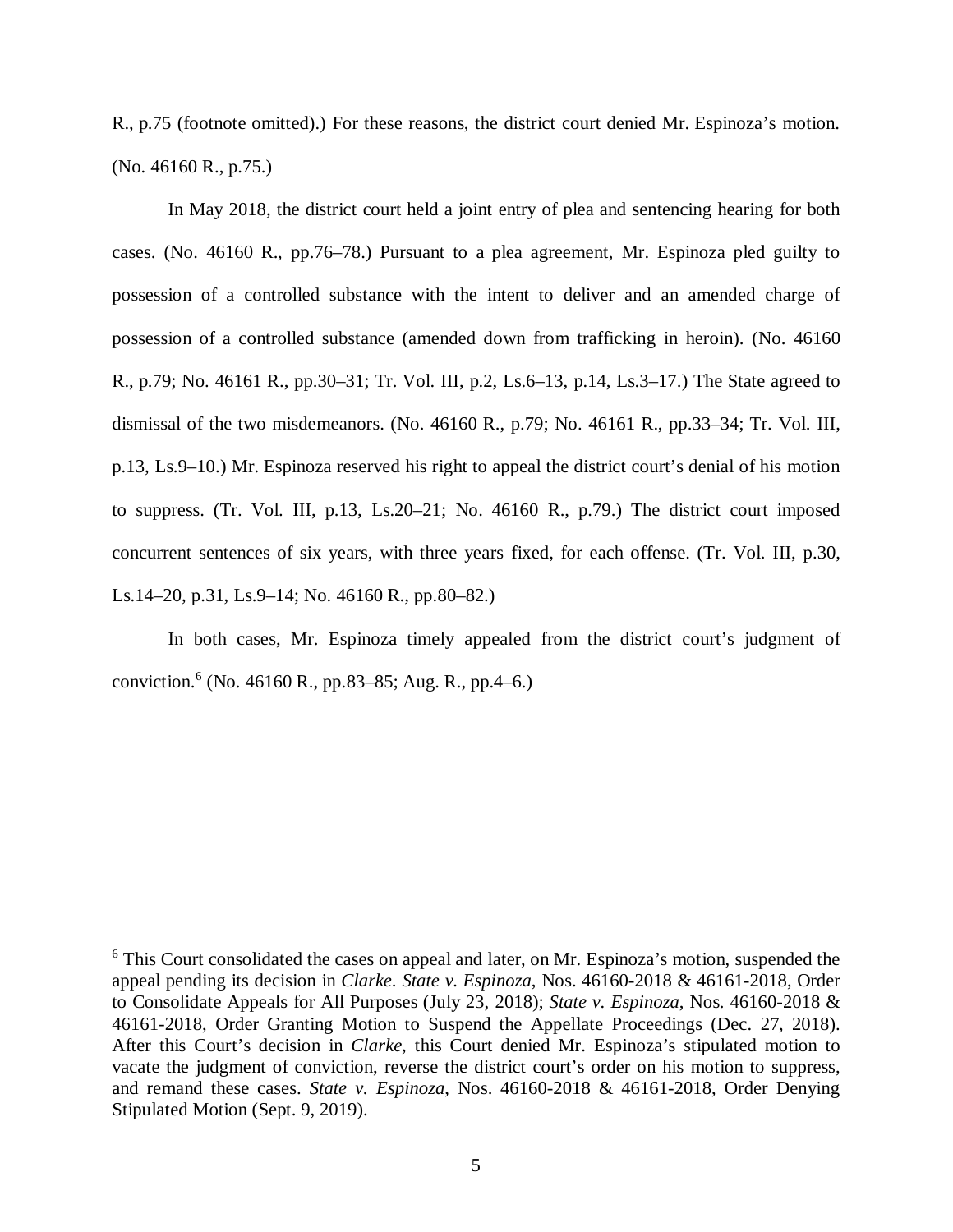# ISSUE

Did the district court err by denying Mr. Espinoza's motion to suppress evidence obtained from his warrantless arrest for a completed misdemeanor?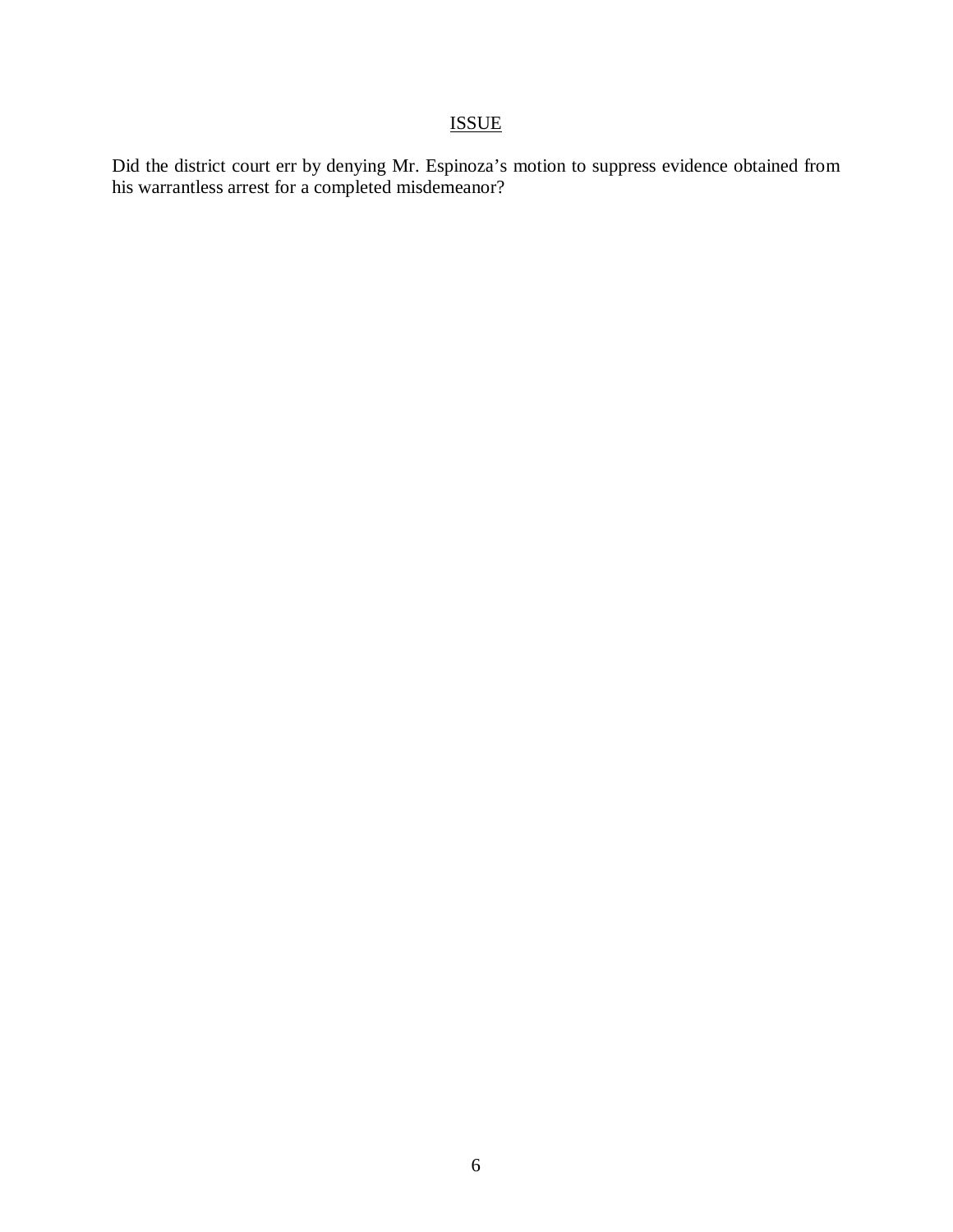### ARGUMENT

# The District Court Erred By Denying Mr. Espinoza's Motion To Suppress Evidence Obtained From His Warrantless Arrest For A Completed Misdemeanor

#### A. Introduction

Article 1, Section 17 of the Idaho Constitution prohibits warrantless arrests for completed misdemeanors. *Clarke*, 446 P.3d at 457. Here, Officer Johnson arrested Mr. Espinoza in violation of Article 1, Section 17 because Officer Johnson arrested Mr. Espinoza for a completed misdemeanor. All evidence obtained by Officer Johnson during the search incident to arrest, and later obtained by Detective Williamson via an arrest warrant premised on the evidence found by Officer Johnson, was subject to suppression as the fruit of the unconstitutional arrest. Therefore, Mr. Espinoza submits the district court erred by denying his motion to suppress. He respectfully requests this Court reverse the district court's order denying suppression and vacate his judgments of conviction.

#### B. Standard Of Review

In reviewing an order denying a motion to suppress evidence, this Court applies a bifurcated standard of review. *State v. Purdum*, 147 Idaho 206, 207 (2009). This Court will accept the trial court's findings of fact unless they are clearly erroneous but will freely review the trial court's application of constitutional principles to the facts found. *Id.*

*State v. Lee*, 162 Idaho 642, 646–47 (2017).

### C. Officer Johnson's Warrantless Arrest Of Mr. Espinoza For A Completed Misdemeanor Violated Mr. Espinoza's Idaho Constitutional Protection Against Unreasonable Seizures

Article 1, Section 17 of the Idaho Constitution states:

The right of the people to be secure in their persons, houses, papers and effects against unreasonable searches and seizures shall not be violated; and no warrant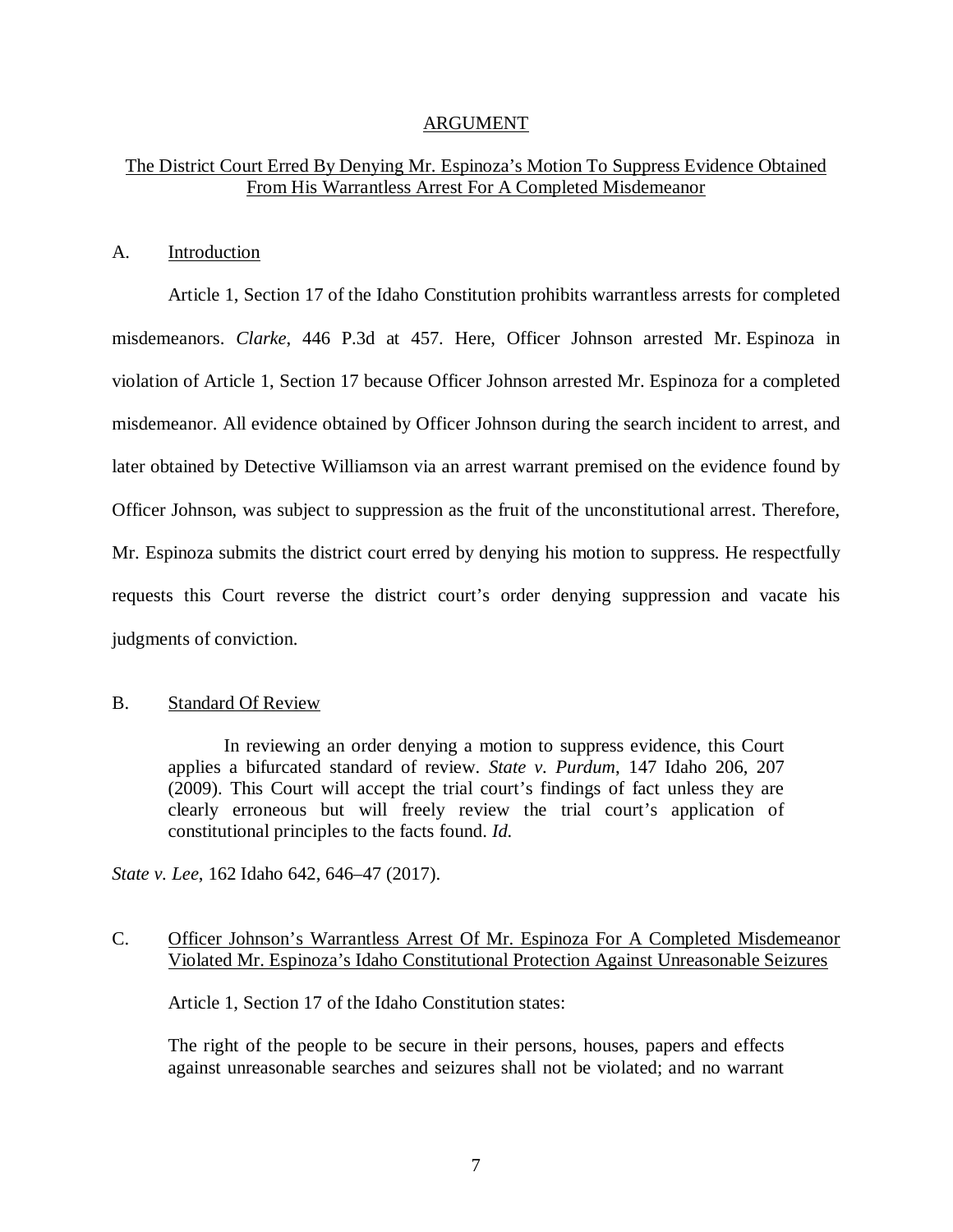shall issue without probable cause shown by affidavit, particularly describing the place to be searched and the person or thing to be seized.

IDAHO CONST. art. I, § 17. "In some instances," this Court has "construed Article I, section 17, to provide greater protection than is provided by the United States Supreme Court's construction of the Fourth Amendment." *State v. Koivu*, 152 Idaho 511, 519 (2012). The Court provides "greater protection to Idaho citizens based on the uniqueness of our state, our Constitution, and our longstanding jurisprudence." *Id.* (quoting *State v. Donato*, 135 Idaho 469, 472 (2001)); *see also State v. Guzman*, 122 Idaho 981, 987–88 (1992) (discussing the Court's power to interpret the Idaho Constitution independently and grant Idaho citizens more protection).

In *Clarke*, the Court interpreted the protections provided to Idaho citizens in Article 1, Section 17 for warrantless arrests. First, the Court recognized Article 1, Section 17 had "long been interpreted in conjunction with Idaho Code section 19-603 and its predecessor statutes, which were in place at the time of the adoption of the Idaho Constitution." *Clarke*, 446 P.3d at 454 (citing *State v. Green*, 158 Idaho 884, 888 (2015)). Idaho Code § 19-603 and its predecessors outlined the statutory guidelines for a warrantless arrest:

Until 1979, the interpretation of the Constitution and the statutes that preceded Idaho Code section 19-603 largely echoed the general rule of federal cases—that a warrantless arrest was lawful if the arresting officer had probable cause to believe a felony had been committed or if the offender had committed a misdemeanor in the presence of the officer.

*Clarke*, 446 P.3d at 454 (citations omitted). Then, in 1979, the legislature added subsection 6 to I.C. § 19-603. *Id.* This subsection allowed warrantless arrests for certain misdemeanors committed outside the officer's presence, provided the officer had probable cause to believe the arrestee committed the misdemeanor and the arrest was in "immediate response to a report of a commission of a crime." I.C. § 19-603(6). Thus, "the constitutional standard and the statutory standard" for warrantless arrests "diverged." *Clarke*, 446 P.3d at 454. Article 1, Section 17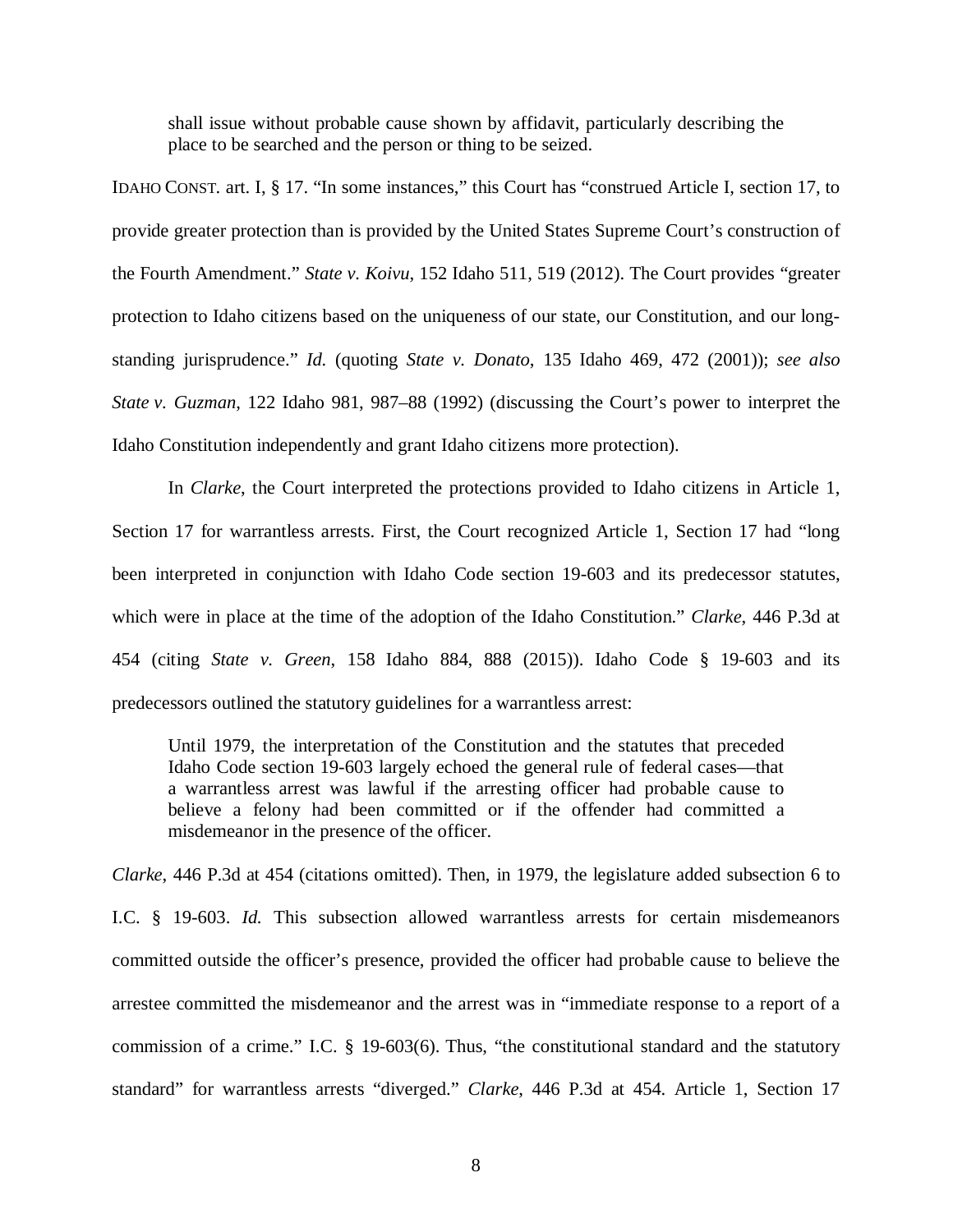prohibited warrantless arrests for completed misdemeanors, but I.C. § 19-603(6) allowed them for certain enumerated misdemeanors, including assault.<sup>[7](#page-13-0)</sup>

In light of this tension between Article 1, Section 17 and I.C. § 19-603, the Court turned to its recent interpretation of the Idaho Constitution in *Green*. *See Clarke*, 446 P.3d at 454–55 (discussing *Green*). In *Green*, the Court held the violation of a statutory right on arrests did not violate Article 1, Section 17 because the legislature enacted the statute after the adoption of the Idaho Constitution and the statute was never incorporated into the Idaho Constitution. *Green*, 158 Idaho at 888–89. The statute, therefore, could not "be considered part of the constitutional standard for what constitutes a reasonable seizure of the person." *Green*, 158 Idaho at 888–89. "As a corollary, *Green* held '[b]ecause the constitutional guarantee against unreasonable seizure of the person includes an arrest, the Idaho Constitution incorporated the principles regarding

<span id="page-13-0"></span>7 I.C. § 19-603 currently states in full:

A peace officer may make an arrest in obedience to a warrant delivered to him, or may, without a warrant, arrest a person:

- 2. When a person arrested has committed a felony, although not in his presence.
- 3. When a felony has in fact been committed and he has reasonable cause for believing the person arrested to have committed it.

4. On a charge made, upon a reasonable cause, of the commission of a felony by the party arrested.

5. At night, when there is reasonable cause to believe that he has committed a felony.

6. When upon immediate response to a report of a commission of a crime there is probable cause to believe that the person has committed a violation of section 18- 901 (assault), 18-903 (battery), 18-918 (domestic violence), 18-7905 (first-degree stalking), 18-7906 (second-degree stalking), 39-6312 (violation of a protection order), 18-920 (violation of a no contact order), or 18-3302I (threatening violence upon school grounds--firearms and other deadly or dangerous weapons), Idaho Code.

<sup>1.</sup> For a public offense committed or attempted in his presence.

<sup>7.</sup> When there is reasonable cause to believe, based upon physical evidence observed by the officer or statements made in the presence of the officer upon immediate response to a report of a commission of a crime aboard an aircraft, that the person arrested has committed such a crime.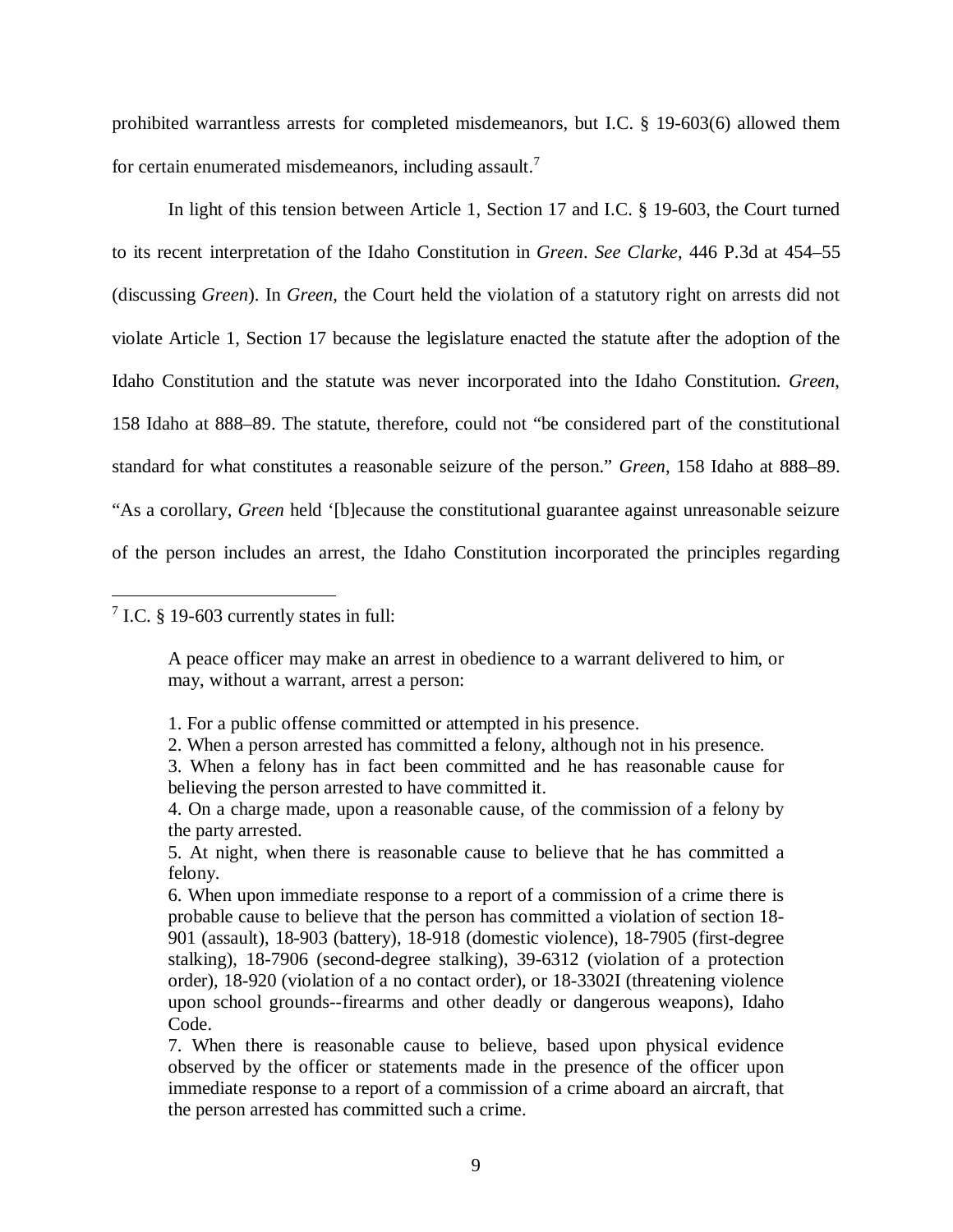arrest in the Idaho statutory and common law in 1890 when the constitution was adopted.'" *Clarke*, 446 P.3d at 455 (quoting *Green*, 158 Idaho at 888). Yet, in *Clarke*, the Court narrowed *Green*'s corollary holding. The Court determined *Green*'s language was "overbroad," and the Court limited *Green* to "the principle that preexisting statutes and the common law may be used to help inform our interpretation of the Idaho Constitution, but they are not the embodiment of, nor are they incorporated within, the Constitution." *Clarke*, 446 P.3d at 455.

After limiting *Green*, the Court examined the common law practices and statutes at the time of the Idaho Constitution's adoption in 1890 to determine the framers' intent for the rights guaranteed by Article 1, Section 17. *Clarke*, 446 P.3d at 455. The Court's review of the common law showed a police officer could not make a warrantless arrest for a misdemeanor committed outside the officer's presence. *Id.* at 455–57. The Court concluded, "based upon the state of the common law in 1889, we conclude that the framers of the Idaho Constitution understood that Article I, section 17 prohibited warrantless arrests for completed misdemeanors." *Id.* at 457. While the Court was "fully mindful of the significance of this conclusion," the Court determined the "extremely powerful policy considerations" to support upholding I.C. § 19-603(6) "must yield to the requirements of the Idaho Constitution." *Id.* at 457–58.

As interpreted by *Clarke*, Article 1, Section 17's prohibition of warrantless arrests for completed misdemeanors controls this case. The district court found Officer Johnson arrested Mr. Espinoza for the completed misdemeanor of assault. (No. 46160 R., pp.64, 73.) Relying on I.C. § 19-603(6), the district court determined Officer Johnson's arrest was reasonable. (No. 46160 R., pp.68–74.) However, even though Officer Johnson's arrest was permissible under I.C. § 19-603(6), the arrest was prohibited by Article 1, Section 17 of the Idaho Constitution. *Clarke*, 446 P.3d at 457. In light of *Clarke*, Officer Johnson's warrantless arrest of Mr. Espinoza for a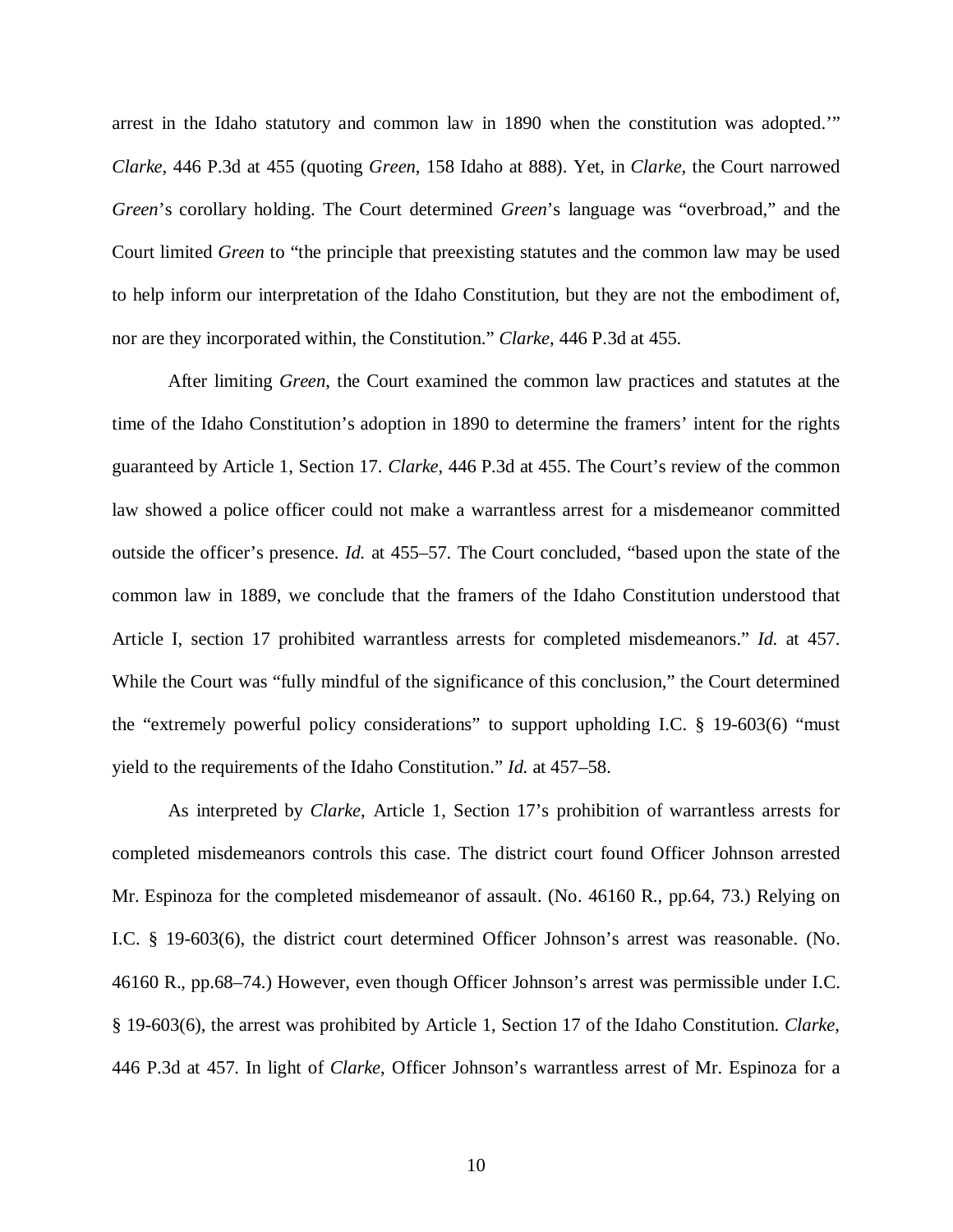completed misdemeanor violated his state constitutional right to be free from unreasonable seizures. Therefore, the district court erred by holding the arrest was reasonable under the Idaho Constitution.

# D. Idaho's Exclusionary Rules Requires Suppression Of All Evidence Obtained By Officer Johnson And Detective Williamson Following Mr. Espinoza's Unconstitutional Arrest

Due to the unconstitutional arrest, the exclusionary rule requires suppression of the evidence obtained by Officer Johnson and Detective Williamson. "The value of the exclusionary rule was recognized by this Court long before the United States Supreme Court required it for fourth amendment violations." *State v. Rauch*, 99 Idaho 586, 592 (1978). "Idaho had clearly developed an exclusionary rule as a constitutionally mandated remedy for illegal searches and seizures in addition to other purposes behind the rule such as recognizing the exclusionary rule as a deterrent for police misconduct." *Donato*, 135 Idaho at 472. "The rule is well settled in this state that evidence, procured in violation of defendant's constitutional immunity from search and seizure, is inadmissible and will be excluded if request for its suppression be timely made." *Koivu*, 152 Idaho at 516 (quoting *State v. Conner*, 59 Idaho 695, 703 (1939)). Accordingly, Idaho's exclusionary rule requires suppression of the evidence procured in violation of Mr. Espinoza's state constitutional rights.

Applying the exclusionary rule, the evidence obtained from Officer Johnson's search incident to Mr. Espinoza's arrest and Detective Williamson's search upon service of the arrest warrant must be suppressed. To determine whether evidence should be excluded, the question is "whether, granting establishment of the primary illegality, the evidence to which instant objection is made has been come at by exploitation of that illegality or instead by means sufficiently distinguishable to be purged of the primary taint." *Wong Sun v. United States*, 371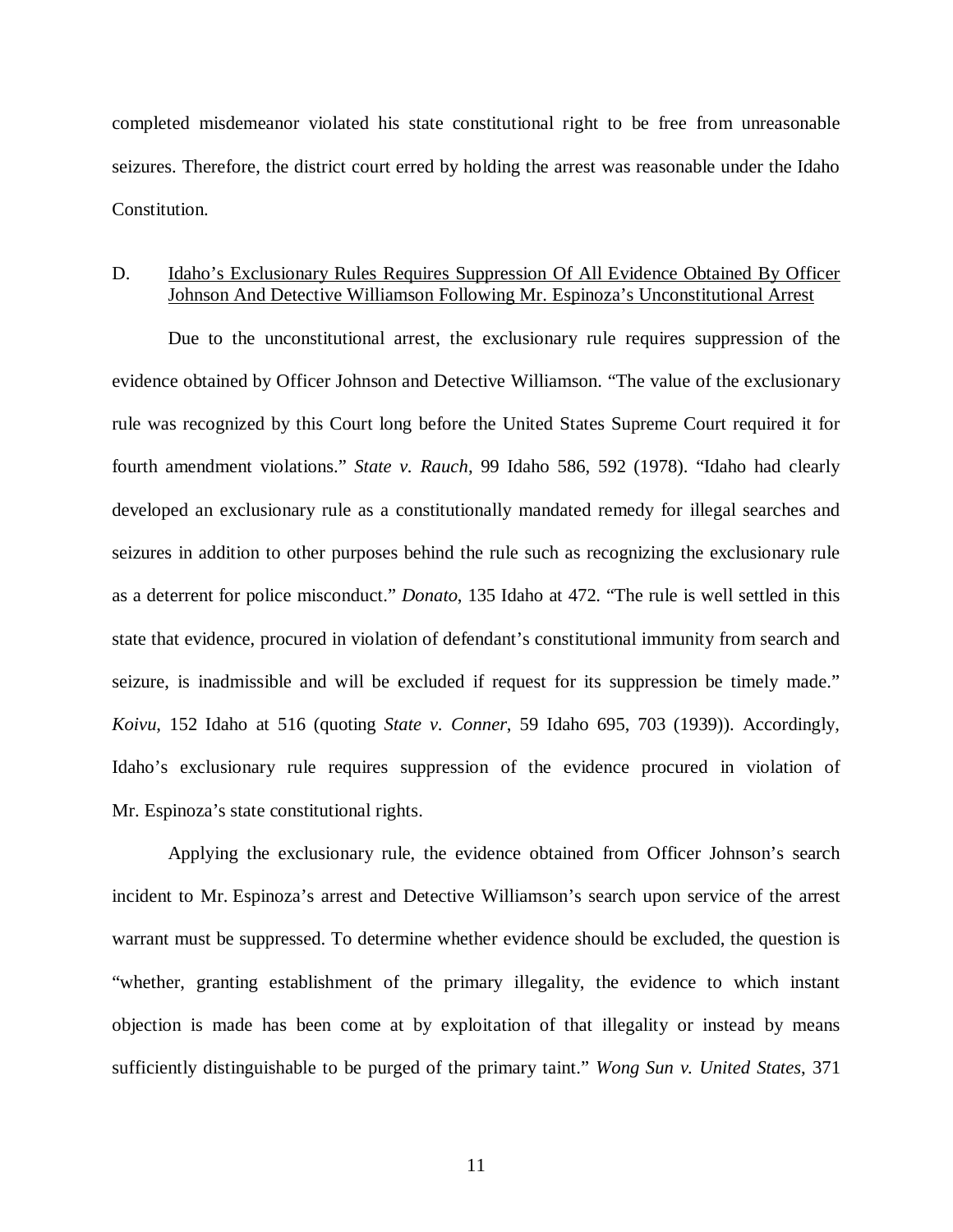U.S. 471, 488 (1963) (citation and quotation marks omitted); *State v. Bishop*, 146 Idaho 804, 811 (2009) (same). Here, Officer Johnson and Detective Johnson both obtained the evidence from Mr. Espinoza by exploitation of the unconstitutional arrest. Officer Johnson found the evidence during his search incident to the unconstitutional arrest. (No. 46160 R., p.65; Tr. Vol. I, p.8, Ls.3–17; Tr. Vol. II, p.16, Ls.11–16.) Moreover, Detective Williamson's only basis for probable cause for the arrest warrant was the evidence found by Officer Johnson. (No. 46160 R., pp.74– 75; Tr. Vol. I, p.45, Ls.2–22.) In sum, all evidence obtained by Officer Johnson and Detective Williamson should have been suppressed as "fruit of the poisonous tree." *Clarke*, 446 P.3d at 453 n.2. Therefore, the district court erred by denying Mr. Espinoza's motion to suppress.

#### **CONCLUSION**

Mr. Espinoza respectfully requests this Court reverse the district court's order denying his motion to suppress, vacate his judgment of conviction<sup>[8](#page-16-0)</sup> in No. 46160 and No. 46161, and remand these cases for further proceedings.

DATED this 15<sup>th</sup> day of October, 2019.

/s/ Jenny C. Swinford JENNY C. SWINFORD Deputy State Appellate Public Defender

<span id="page-16-0"></span><sup>&</sup>lt;sup>8</sup> In *Clarke*, after holding that the officer's arrest of the defendant violated Article 1, Section 17, the Court simply vacated the defendant's judgment of conviction—likely because the evidence subject to suppression was necessary for the State to prove the drug-related charges. 446 P.3d at 453, 458.